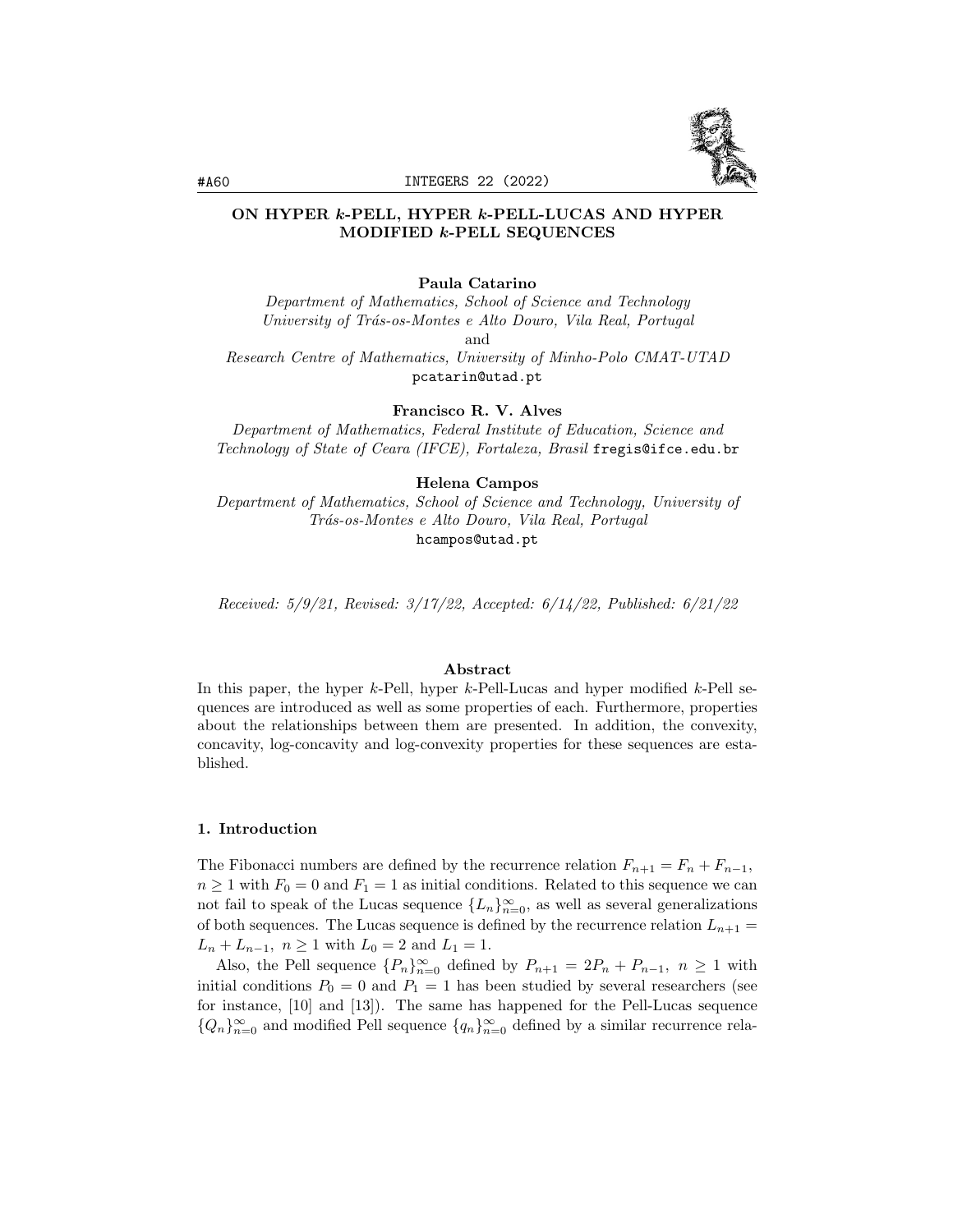tion, but with different initial conditions, being  $Q_0 = Q_1 = 2$  and  $q_0 = q_1 = 1$ , accordingly.

One of the generalizations of Pell sequences was introduced and studied by Catarino in [6] and [7], and Catarino and Vasco in [8] and [9]. Such sequences are denoted by  ${P_{k,n}}_{n=0}^{\infty}$ ,  ${Q_{k,n}}_{n=0}^{\infty}$  and  ${q_{k,n}}_{n=0}^{\infty}$ , and they are known as the  $k$ -Pell,  $k$ -Pell-Lucas and modified  $k$ -Pell sequences, accordingly. For non-negative integers  $k$ , these sequences are defined by the following recurrence relations and initial conditions:

$$
P_{k,n+1} = 2P_{k,n} + kP_{k,n-1}, \quad P_{k,0} = 0, \quad P_{k,1} = 1, \quad n \ge 1,
$$
\n(1.1)

$$
Q_{k,n+1} = 2Q_{k,n} + kQ_{k,n-1}, \quad Q_{k,0} = Q_{k,1} = 2, \quad n \ge 1,
$$
\n(1.2)

and

$$
q_{k,n+1} = 2q_{k,n} + kq_{k,n-1}, \quad q_{k,0} = q_{k,1} = 1, \quad n \ge 1,
$$
\n(1.3)

accordingly.

The corresponding characteristic equation of (1.1), (1.2) and (1.3) is  $x^2-2x-k=$ 0 and its roots are  $r_1 = 1 + \sqrt{1+k}$  and  $r_2 = 1 -$ √  $1 + k$ . These roots verify the o and its roots are  $r_1 = 1 + \sqrt{1 + k}$  and  $r_2 = 1 - \sqrt{1 + k}$ . These roots verify the identities  $r_1 + r_2 = 2$ ,  $r_1 - r_2 = 2\sqrt{1 + k}$  and  $r_1r_2 = -k$ , and the Binet formulae of these sequences are well known and given by

$$
P_{k,n} = \frac{(r_1)^n - (r_2)^n}{r_1 - r_2},
$$
  
\n
$$
Q_{k,n} = (r_1)^n + (r_2)^n,
$$

and

$$
q_{k,n} = \frac{(r_1)^n + (r_2)^n}{2}.
$$

Using the Fibonacci and Lucas numbers, Zheng and Liu in [18] established the properties of the hyper-Fibonacci numbers  $F_n^{(r)}$  and the hyper-Lucas numbers  $L_n^{(r)}$ defined for non-negative integers  $r$  as

$$
F_n^{(r)} = \sum_{i=0}^n F_i^{(r-1)}, \quad F_n^{(0)} = F_n, \quad F_0^{(r)} = 0, \quad F_1^{(r)} = 1
$$

and

$$
L_n^{(r)}=\sum_{i=0}^n L_i^{(r-1)},\ \ L_n^{(0)}=L_n,\ \ L_0^{(r)}=2,\ L_1^{(r)}=1.
$$

For more details about these "hyper" sequences, see for instance, the works in [3],  $[4]$ ,  $[5]$ ,  $[12]$  and  $[14]$ .

Our aim is to introduce and investigate the "hyper" approach for the k-Pell,  $k$ -Pell-Lucas and modified  $k$ -Pell sequences. More specifically, in Section 2, the definitions of hyper  $k$ -Pell, hyper  $k$ -Pell-Lucas and hyper modified  $k$ -Pell numbers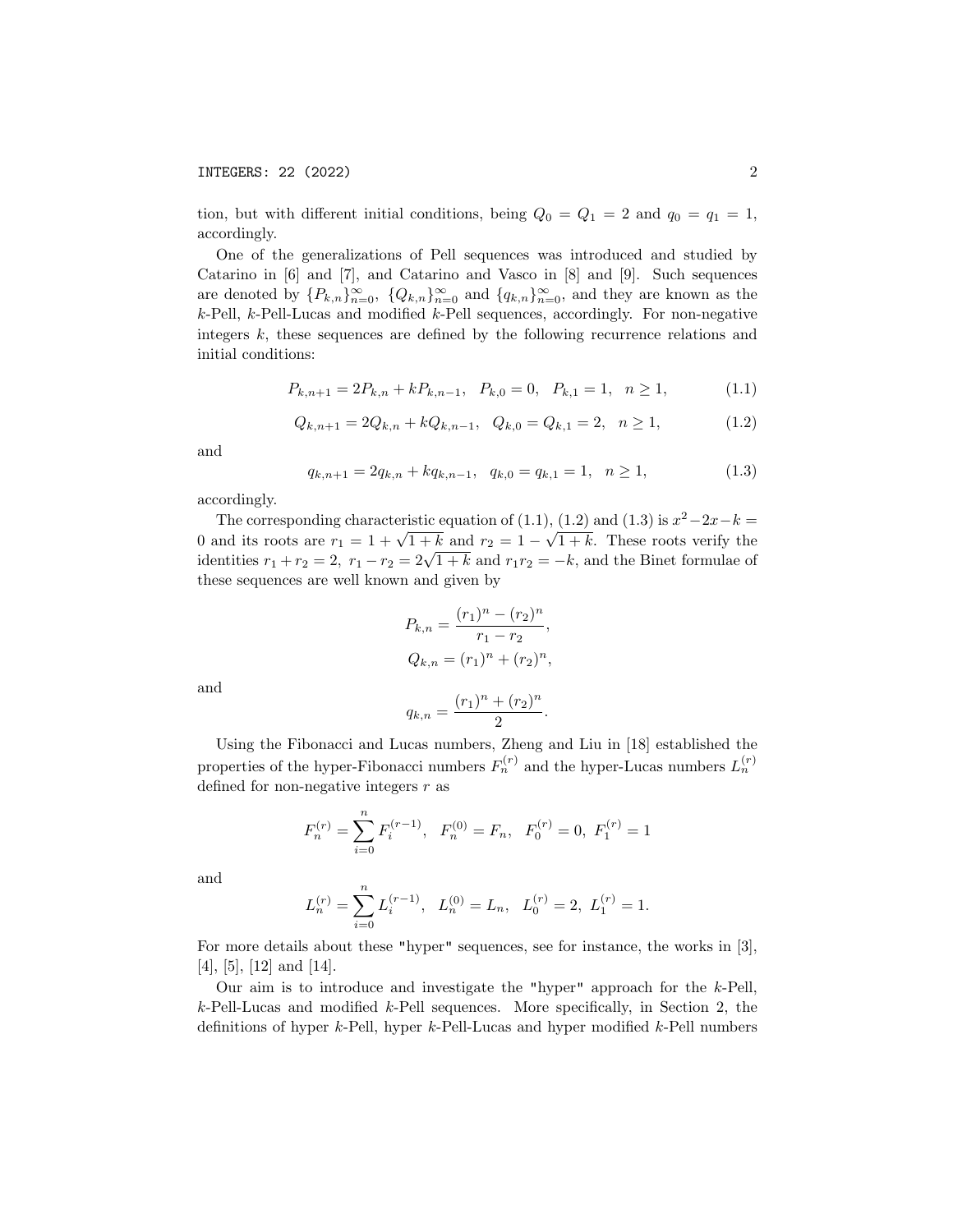are presented and some of their properties are established. Finally, in Section 3, we discuss the concavity, convexity, log-concavity and log-convexity properties for these sequences.

# 2. The Hyper k-Pell, Hyper k-Pell-Lucas and Hyper Modified k-Pell Numbers

In this section, we consider the hyper k-Pell, hyper k-Pell-Lucas and hyper modified k-Pell numbers and some of their properties are investigated. We start with the definitions of these types of sequences.

For non-negative integers  $r$ ,  $n$  and  $k$ , the nth term of the hyper  $k$ -Pell, hyper  $k$ -Pell-Lucas and hyper modified  $k$ -Pell sequences are defined by

$$
P_{k,n}^{(r)} = \sum_{i=0}^{n} P_{k,i}^{(r-1)}, \ P_{k,n}^{(0)} = P_{k,n}, \ P_{k,0}^{(r)} = 0, \ P_{k,1}^{(r)} = 1,
$$
 (2.1)

$$
Q_{k,n}^{(r)} = \sum_{i=0}^{n} Q_{k,i}^{(r-1)}, \ Q_{k,n}^{(0)} = Q_{k,n}, \ Q_{k,0}^{(r)} = 2, \ Q_{k,1}^{(r)} = 2(r+1), \tag{2.2}
$$

and

$$
q_{k,n}^{(r)} = \sum_{i=0}^{n} q_{k,i}^{(r-1)}, \ q_{k,n}^{(0)} = q_{k,n}, \ q_{k,0}^{(r)} = 1, \ q_{k,1}^{(r)} = r+1,
$$
\n(2.3)

accordingly.

In the following tables we present a few hyper k-Pell, hyper k-Pell-Lucas and hyper modified k-Pell sequences.

We start with the hyper k-Pell sequences.

| r<br>$\boldsymbol{n}$                                   | $r = 0$                     | $r=1$            | $r=2$            |
|---------------------------------------------------------|-----------------------------|------------------|------------------|
|                                                         | $P_{k,n}^{(0)} = P_{k,n}$   | $P_{k,n}^{(1)}$  | k.n              |
|                                                         |                             |                  |                  |
| $\begin{array}{c c} n = 0 & 0 \\ n = 1 & 1 \end{array}$ |                             |                  |                  |
| $n=2$   2                                               |                             | 3                |                  |
| $n=3$ 4+k                                               |                             | $7+k$            | $11+k$           |
|                                                         | $n = 4 \mid 8 + 4k$         | $15+5k$          | $26 + 6k$        |
|                                                         | $n = 5 \mid 16 + 12k + k^2$ | $31 + 17k + k^2$ | $57 + 23k + k^2$ |

Table 1: The hyper k-Pell sequences for  $r = 0, 1, 2$  and  $0 \le n \le 5$ .

In Table 2 we have the hyper k-Pell-Lucas sequences and in Table 3 we present the hyper modified k-Pell sequences.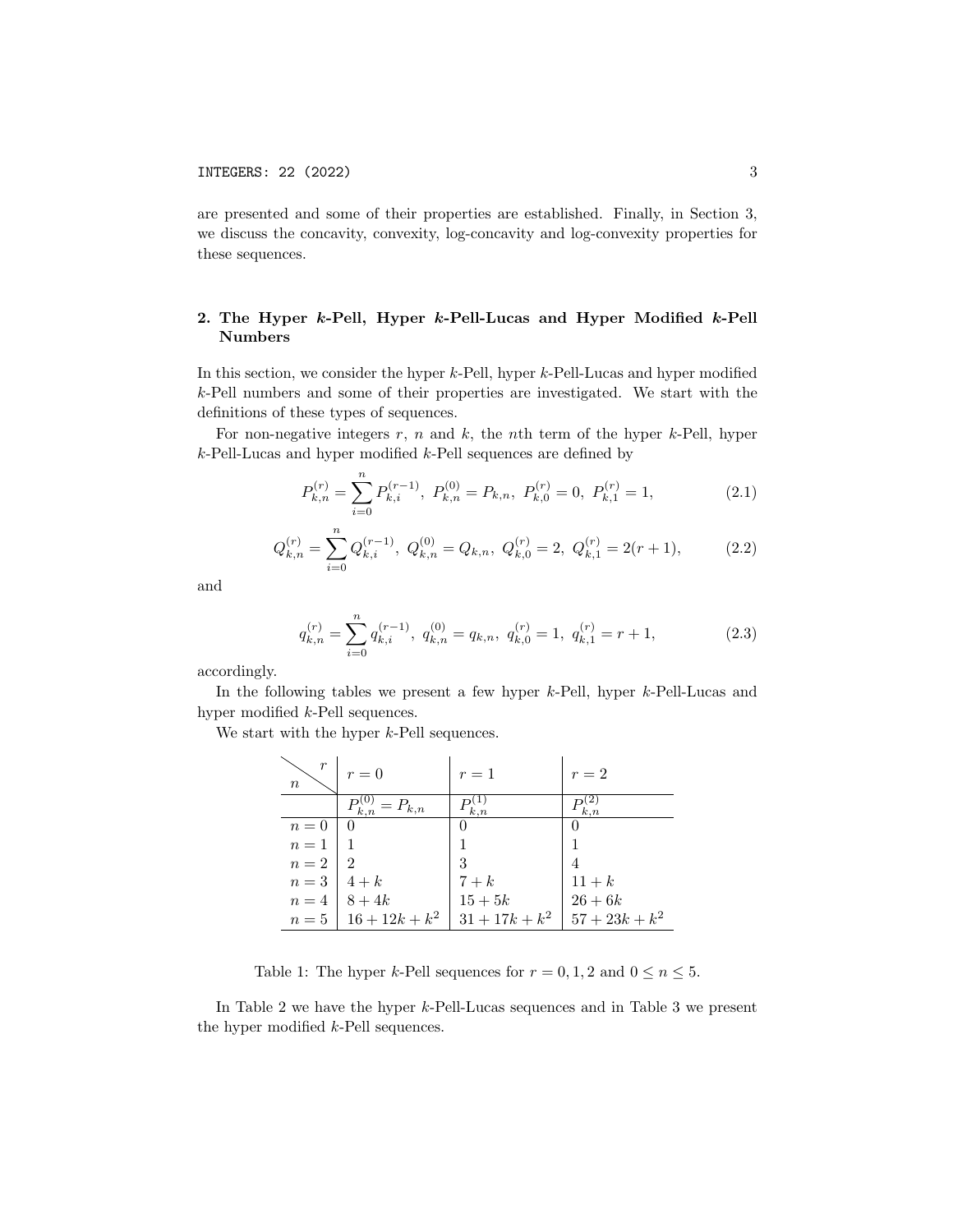| $\boldsymbol{n}$   | $r=0$                        | $r=1$              | $r=2$               |
|--------------------|------------------------------|--------------------|---------------------|
|                    | $Q_{k,n}^{(0)} = Q_{k,n}$    | $Q_{k,n}^{(1)}$    |                     |
|                    | $\perp 2$                    | $\overline{2}$     | 2                   |
| $n = 0$<br>$n = 1$ |                              |                    | 6                   |
|                    | $n=2$   $4+2k$               | $8+2k$             | $14 + 2k$           |
|                    | $n = 3 \mid 8 + 6k$          | $16 + 8k$          | $30 + 10k$          |
|                    | $n = 4 \mid 16 + 16k + 2k^2$ | $32 + 24k + 2k^2$  | $62 + 34k + 2k^2$   |
|                    | $n = 5$   $32 + 40k + 10k^2$ | $64 + 64k + 12k^2$ | $126 + 98k + 14k^2$ |

Table 2: The hyper *k*-Pell-Lucas sequences for  $r = 0, 1, 2$  and  $0 \le n \le 5$ .

| $\boldsymbol{n}$   | $r = 0$                      | $r=1$                    | $r=2$             |
|--------------------|------------------------------|--------------------------|-------------------|
|                    | $q_{k,n}^{(0)} = q_{k,n}$    | $q_{k,n}^{\prime\prime}$ |                   |
|                    |                              |                          |                   |
| $n = 0$<br>$n = 1$ |                              | 2                        | 3                 |
| $n=2$   2+k        |                              | $4+k$                    | $7+k$             |
|                    | $n=3$   $4+3k$               | $8+4k$                   | $15+5k$           |
|                    | $n = 4 \mid 8 + 8k + k^2$    | $16+12k+k^2$             | $31 + 17k + k^2$  |
|                    | $n = 5 \mid 16 + 20k + 5k^2$ | $32 + 32k + 6k^2$        | $63 + 49k + 7k^2$ |

Table 3: The hyper modified k-Pell sequences for  $r = 0, 1, 2$  and  $0 \le n \le 5$ .

The following proposition shows some useful identities in which some relations between the terms of these sequences are given.

**Proposition 1.** For non-negative integers  $k$  and natural numbers  $r$  and  $n$ , the hyper k-Pell, hyper k-Pell-Lucas and hyper modified k-Pell sequences satisfy the following identities:

- 1.  $P_{k,n}^{(r)} = P_{k,n}^{(r-1)} + P_{k,n}^{(r)}$  $x_{k,n-1}^{(r)}$ ; 2.  $Q_{k,n}^{(r)} = Q_{k,n}^{(r-1)} + Q_{k,n}^{(r)}$  $\mathbf{x}_{k,n-1}^{(r)}$
- 3.  $q_{k,n}^{(r)} = q_{k,n}^{(r-1)} + q_{k,n}^{(r)}$  $\mathbf{x}_{n+1}^{(r)}$ .

*Proof.* For item  $(1)$  we use  $(2.1)$  and we obtain

$$
P_{k,n}^{(r)} := \sum_{i=0}^{n} P_{k,i}^{(r-1)} = \sum_{i=0}^{n-1} P_{k,i}^{(r-1)} + P_{k,n}^{(r-1)} = P_{k,n-1}^{(r)} + P_{k,n}^{(r-1)},
$$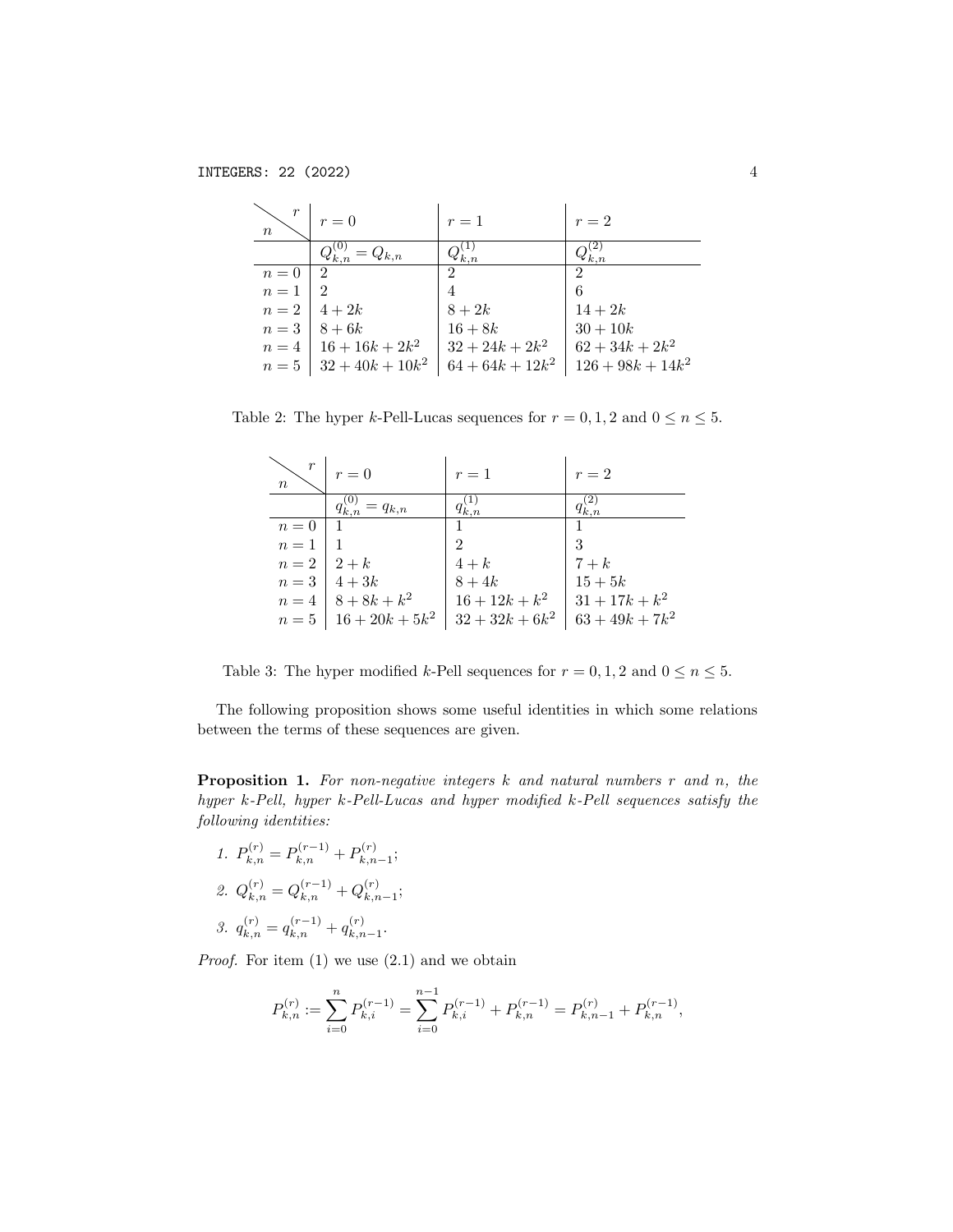as required. Items  $(2)$  and  $(3)$  can be proved in a similar way using  $(2.2)$  and  $(2.3)$ accordingly.  $\Box$ 

Taking into account the previous proposition and the fact that  $P_{k,n}^{(0)} = P_{k,n}$ ,  $Q_{k,n}^{(0)} = Q_{k,n}$  and  $q_{k,n}^{(0)} = q_{k,n}$ , we have the following corollary for the particular case of  $r = 1$ .

**Corollary 1.** For natural numbers n,  $r = 1$  and non-negative integers k, the hyper k-Pell, hyper k-Pell-Lucas and hyper modified k-Pell sequences satisfy the following identities:

1.  $P_{k,n}^{(1)} = P_{k,n} + P_{k,n}^{(1)}$  $x_{n+1}^{(1)}$ ; 2.  $Q_{k,n}^{(1)} = Q_{k,n} + Q_{k,n}^{(1)}$  $\sum_{k,n-1}^{(1)}$ 3.  $q_{k,n}^{(1)} = q_{k,n} + q_{k,n}^{(1)}$  $\sum_{k,n-1}^{(1)}$ 

For each of the three identities of Corollary 1, a different expression can be given which refers to the sum of the first n terms of the sequences of  $k$ -Pell,  $k$ -Pell-Lucas and modified k-Pell numbers. Such expressions are shown in the following result.

**Proposition 2.** For non-negative integers k and natural numbers n, the hyper  $k$ -Pell, hyper k-Pell-Lucas and hyper modified k-Pell sequences satisfy the following identities:

1.  $P_{k,n}^{(1)} = \frac{1}{k+1} \left(-1 + q_{k,n}\right);$ 2.  $Q_{k,n}^{(1)} = \frac{1}{k+1} (Q_{k,n+1} + kQ_{k,n});$ 3.  $q_{k,n}^{(1)} = \frac{1}{2(k+1)} (Q_{k,n+1} + kQ_{k,n}).$ 

Proof. For the first identity, by successively applying item (1) of Corollary 1, we obtain

$$
P_{k,n}^{(1)} = P_{k,n} + P_{k,n-1}^{(1)} = \cdots = (P_{k,n} + P_{k,n-1} + \ldots + P_{k,1}) + P_{k,0}^{(1)}.
$$

Now taking into account Proposition 3 of [7] and the fact that  $Q_{k,j} = 2q_{k,j}$ , the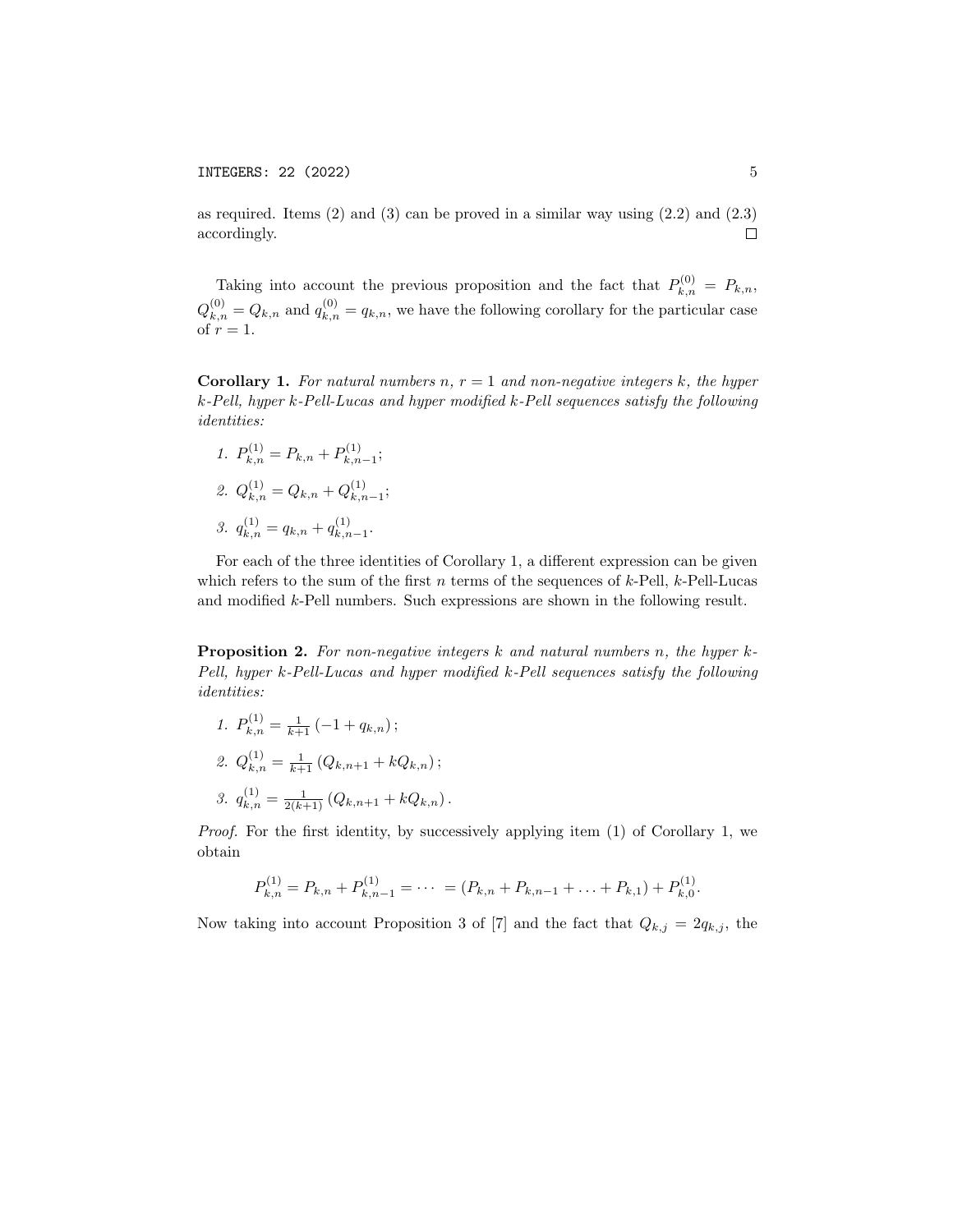result is obtained as follows:

$$
(P_{k,n} + P_{k,n-1} + \dots + P_{k,1}) + P_{k,0}^{(1)} = \frac{1}{k+1} \left( -1 + k P_{k,n} + (k+2) P_{k,n+1} \right) - P_{k,n+1}
$$
  
\n
$$
= \frac{1}{k+1} \left( -1 + k P_{k,n} \right) + \left( \frac{k+2}{k+1} - 1 \right) P_{k,n+1}
$$
  
\n
$$
= \frac{1}{k+1} \left( -1 + k P_{k,n} \right) + \left( \frac{1}{k+1} \right) P_{k,n+1}
$$
  
\n
$$
= \frac{1}{k+1} \left( -1 + k P_{k,n} + P_{k,n+1} \right)
$$
  
\n
$$
= \frac{1}{k+1} \left( -1 + (P_{k,n+2} - 2P_{k,n+1}) + P_{k,n+1} \right)
$$
  
\n
$$
= \frac{1}{k+1} \left( -1 + (P_{k,n+2} - P_{k,n+1}) \right)
$$
  
\n
$$
= \frac{1}{k+1} \left( -1 + \frac{1}{2} Q_{k,n+1} \right)
$$
  
\n
$$
= \frac{1}{k+1} \left( -1 + q_{k,n+1} \right).
$$

For item (2) we use (2.2), the fact that  $Q_{k,n}^{(0)} = Q_{k,n}$ , the initial condition  $Q_{k,0} = 2$ and item (1) of Proposition 3 of [15] and then

$$
Q_{k,n}^{(1)} = \sum_{i=0}^{n} Q_{k,i}^{(0)} = Q_{k,0} + Q_{k,1} + \dots + Q_{k,n-1} + Q_{k,n}
$$
  
=  $2 + \sum_{j=1}^{n} Q_{k,j} = 2 + \frac{1}{k+1} (Q_{k,n+1} + kQ_{k,n}) - Q_{k,0}$   
=  $\frac{1}{k+1} (Q_{k,n+1} + kQ_{k,n}),$ 

as required.

As for the last item of this proposition, using the fact that  $Q_{k,n} = 2q_{k,n}$  and item (2) of Proposition 3 of [15], it is easy to show the last identity.  $\Box$ 

The next result shows other different expressions for  $q_{k,n}^{(1)}$  and  $Q_{k,n}^{(1)}$  in terms of  $P_{k,n+1}^{(1)}$ .

Lemma 1. For non-negative integers k and natural numbers n, the hyper k-Pell, hyper k-Pell-Lucas and hyper modified k-Pell sequences satisfy the following identities:

$$
1. \ Q_{k,n}^{(1)} = 2q_{k,n}^{(1)};
$$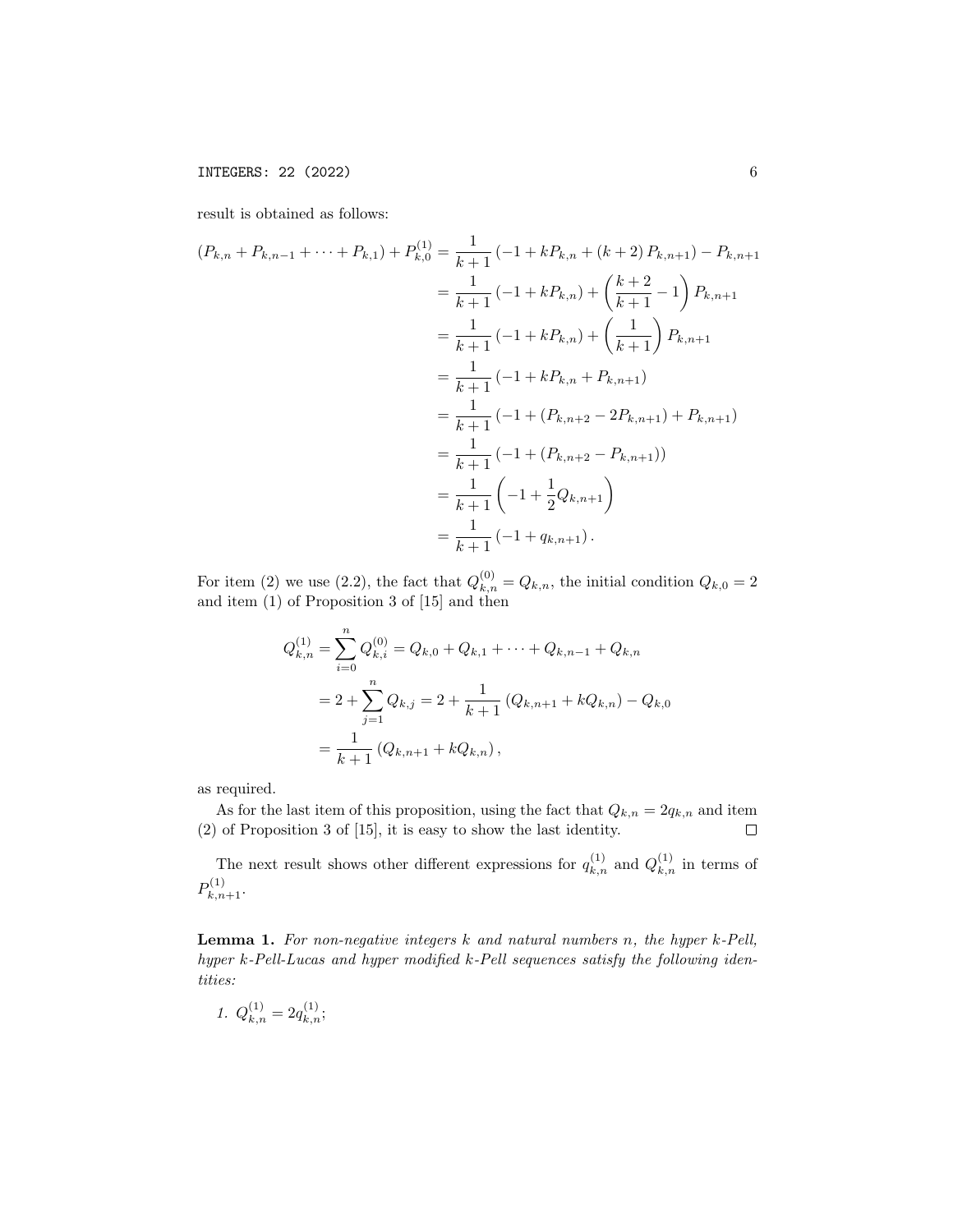2. 
$$
Q_{k,n}^{(1)} = 2P_{k,n+1};
$$
  
3.  $q_{k,n}^{(1)} = P_{k,n+1}.$ 

Proof. To prove item (1) it is sufficient to use items (2) and (3) of Proposition 2 and obviously the statement holds.

For the proof of item (2), using item (2) of Proposition 2, Proposition 3 of [7], the recurrence relation  $(1.1)$  and finally item  $(1)$  of Proposition 2 we have

$$
Q_{k,n}^{(1)} = \frac{1}{k+1} (Q_{k,n+1} + kQ_{k,n})
$$
  
=  $\frac{1}{k+1} (2P_{k,n+2} - 2P_{k,n+1} + k (2P_{k,n+1} - 2P_{k,n}))$   
=  $\frac{2}{k+1} (P_{k,n+2} - P_{k,n+1} + kP_{k,n+1} - kP_{k,n})$   
=  $\frac{2}{k+1} ((-1 + kP_{k,n+1} + P_{k,n+2}) - (-1 + kP_{k,n} + P_{k,n+1})) + 1 - 1$   
=  $2 (P_{k,n+1}^{(1)} - P_{k,n}^{(1)})$   
=  $2P_{k,n+1}$ ,

as required.

Finally, item (3) is easily proved taking into account the previous items of this lemma.  $\Box$ 

Now we generalize the identities of Lemma 1 involving sequences in the following proposition.

**Proposition 3.** For non-negative integers  $k$  and natural numbers n and  $r$ , the hyper k-Pell, hyper k-Pell-Lucas and hyper modified k-Pell sequences satisfy the following identities:

1.  $Q_{k,n}^{(r)} = 2q_{k,n}^{(r)};$ 2.  $Q_{k,n}^{(r)} = 2P_{k,n+1}^{(r-1)}$ ; 3.  $q_{k,n}^{(r)} = P_{k,n+1}^{(r-1)}$ .

*Proof.* For the first identity we use induction on r. For  $r = 1$ , taking into account item (1) of Lemma 1, the statement holds. Suppose that the statement is true for r, we also show that it is true for  $r + 1$ . We have

$$
Q_{k,n}^{(r+1)}=\sum_{i=0}^n Q_{k,i}^{(r)}=\sum_{i=0}^n 2q_{k,i}^{(r)}=2\sum_{i=0}^n q_{k,i}^{(r)}=2q_{k,n}^{(r+1)},
$$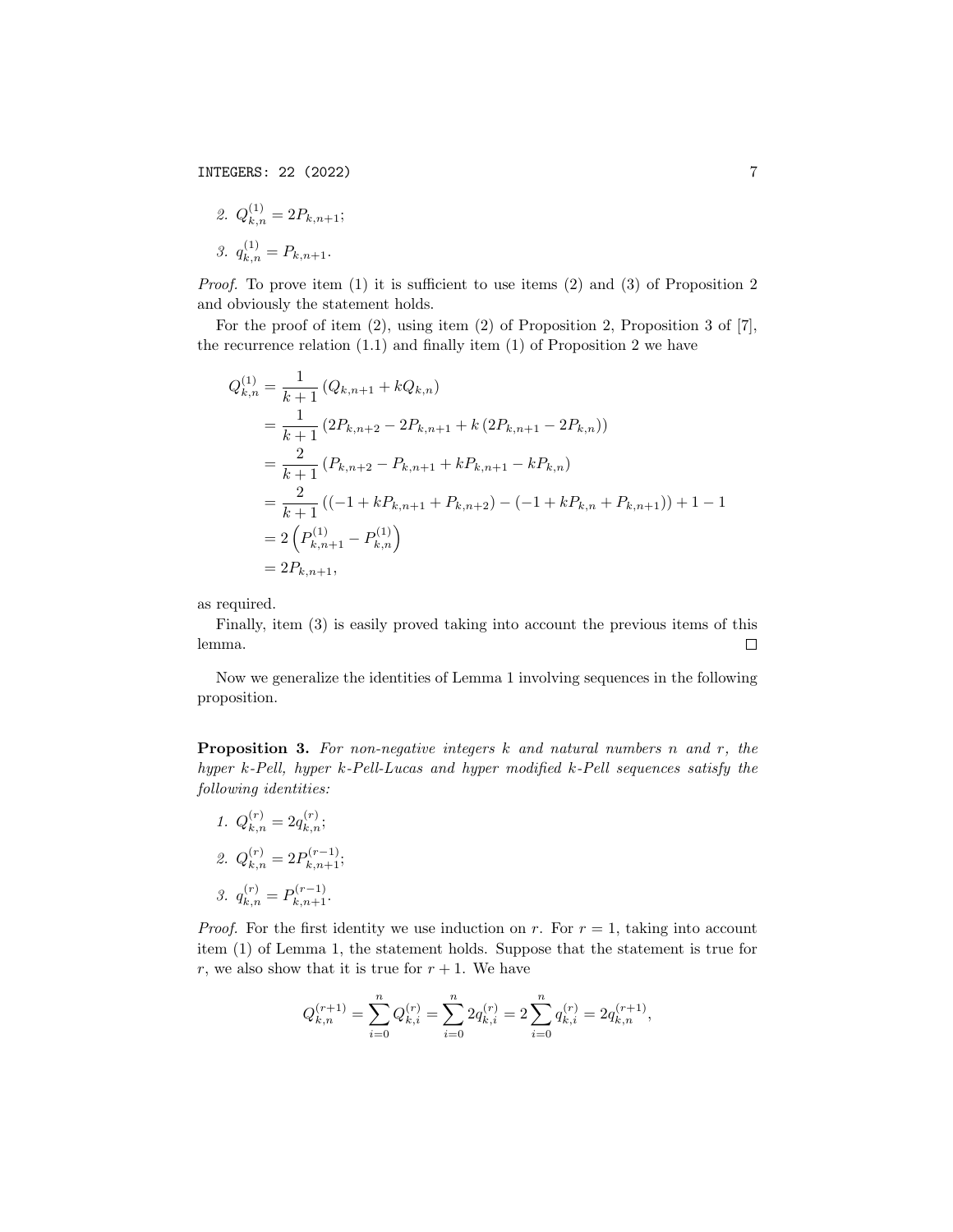which leads us to conclude the proof of item (1).

For the proof of the second identity we use a similar method as before. For  $r = 1$ , using item (2) of Lemma 1, the result follows. Now suppose that the statement is true for r and we show that it is also true for  $r + 1$ . Therefore, using  $P_{k,0}^{(r-1)} = 0$ , we get

$$
Q_{k,n}^{(r+1)} = \sum_{i=0}^{n} Q_{k,i}^{(r)} = 2 \sum_{i=0}^{n} P_{k,i+1}^{(r-1)} = 2 \sum_{i=0}^{n+1} P_{k,i}^{(r-1)} = 2 P_{k,n+1}^{(r)}.
$$

This completes the proof of item  $(2)$ . Finally, by the use of items  $(1)$  and  $(2)$  the last identity immediately follows.  $\Box$ 

Note that the identity of item (1) of the previous proposition is also true for  $r = 0$ . In fact, given that  $Q_{k,n} = 2q_{k,n}$  we get

$$
Q_{k,n}^{(0)} = Q_{k,n} = 2q_{k,n} = 2q_{k,n}^{(0)}
$$

and the statement is true in this case as well.

The next result gives other relationship between  $q_{k,n}$  and  $P_{k,n}$ , which will be useful later in this paper.

Lemma 2. For non-negative integers k and natural numbers n, the following identity holds:

$$
\left(P_{k,n}^{(1)}\right)^2 - P_{k,n-1}^{(1)}P_{k,n+1}^{(1)} = \frac{1}{k+1} \left(q_{k,n} - (-k)^n\right).
$$

*Proof.* Using item  $(1)$  of Corollary 1,  $(2.1)$  and item  $(1)$  of Proposition 2, we obtain

$$
\left(P_{k,n}^{(1)}\right)^2 - P_{k,n-1}^{(1)}P_{k,n+1}^{(1)} = (P_{k,n})^2 + 2P_{k,n}P_{k,n-1}^{(1)} + P_{k,n-1}^{(1)}(-3P_{k,n} - kP_{k,n-1})
$$
  

$$
= (P_{k,n})^2 - P_{k,n-1}^{(1)}(P_{k,n} + kP_{k,n-1})
$$
  

$$
= (P_{k,n})^2 - \frac{1}{k+1}(-1 + kP_{k,n-1} + P_{k,n})(kP_{k,n-1} + P_{k,n})
$$
  

$$
= (P_{k,n})^2 - \frac{1}{k+1}\left((P_{k,n+1} - P_{k,n})^2 - kP_{k,n-1} - P_{k,n}\right).
$$

Using item  $(ii)$  of Proposition 2.1 of [16] and after some calculations, the result finally follows.  $\Box$ 

# 3. The Concavity, Convexity, Log-Concavity and Log-Convexity Properties

In this section, considering various works, such as  $[1]$ ,  $[2]$ ,  $[11]$  and  $[17]$ , we discuss the concavity, convexity, log-concavity and log-convexity properties for hyper k-Pell, hyper *k*-Pell-Lucas and hyper modified *k*-Pell sequences.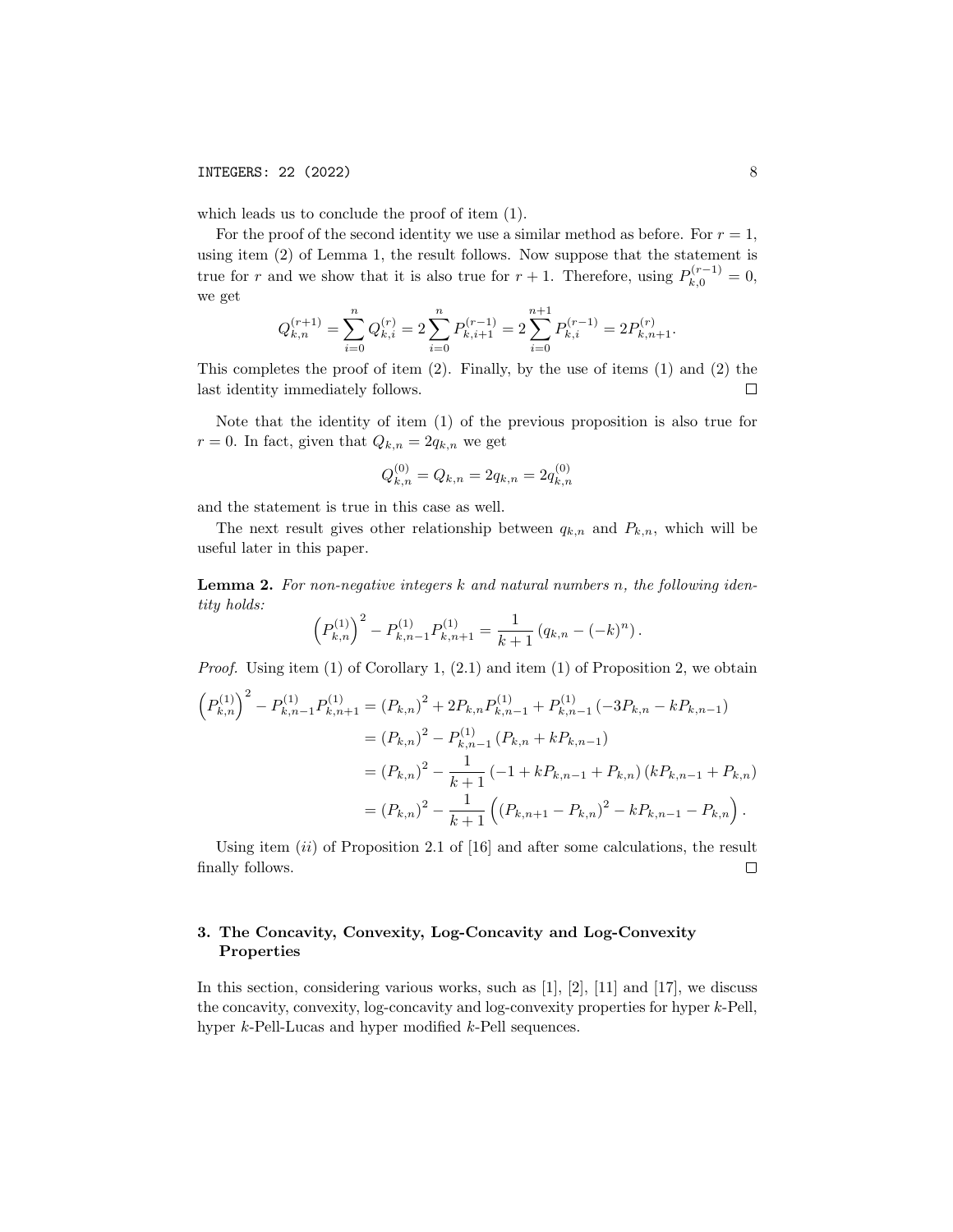A given sequence of positive real numbers  $\{a_n\}_{n\geq 0}$  is said to be *log-concave* (respectively, log-convex) if  $a_n^2 \ge a_{n-1}a_{n+1}$  (respectively,  $a_n^2 \le a_{n-1}a_{n+1}$ ) for all  $n \geq 1$ . Also, we say that the sequence  $\{a_n\}_{n \geq 0}$  is *convex* (respectively, *concave*) if for  $n \geq 1$ ,  $a_{n-1} + a_{n+1} \geq 2a_n$  (respectively,  $a_{n-1} + a_{n+1} \leq 2a_n$ ).

As for the concavity property, if we consider for example  $r = 0$  and  $n = 2$ , we get

$$
P_{k,1}^{(0)} + P_{k,3}^{(0)} = P_{k,1} + P_{k,3} = 5 + k > 4 = 2P_{k,2} = 2P_{k,2}^{(0)}
$$

for all non-negative integers  $k$ , thus we conclude that the hyper  $k$ -Pell sequences are not concave, for all non-negative integers  $k$  and  $r$ , and natural numbers  $n$ . Similarly, we can conclude that hyper k-Pell-Lucas and hyper modified k-Pell sequences are not concave. About the convexity property, we have the following proposition.

**Proposition 4.** For non-negative integers  $k, r$  and natural numbers n, the hyper k-Pell, hyper k-Pell-Lucas and hyper modified k-Pell sequences are convex.

*Proof.* For non-negative integers k, natural numbers n, and  $r = 0$ , by (2.1) and  $(1.1)$ , we have

$$
P_{k,n-1}^{(0)} + P_{k,n+1}^{(0)} = P_{k,n-1} + P_{k,n+1}
$$
  
=  $P_{k,n-1} + (2P_{k,n} + kP_{k,n-1})$   
=  $2P_{k,n} + (k+1) P_{k,n-1}$   
 $\geq 2P_{k,n}$   
=  $2P_{k,n}^{(0)}$ .

For non-negative integers k, natural numbers n and  $r = 1$ , by the use of item (1) of Corollary 1 and (1.1), we obtain

$$
P_{k,n-1}^{(1)} + P_{k,n+1}^{(1)} = P_{k,n-1}^{(1)} + (P_{k,n+1} + P_{k,n}^{(1)})
$$
  
=  $P_{k,n-1}^{(1)} + (2P_{k,n} + kP_{k,n-1}) + P_{k,n}^{(1)}$   
=  $2P_{k,n} + P_{k,n-1}^{(1)} + kP_{k,n-1} + (P_{k,n} + P_{k,n-1}^{(1)})$   
=  $3P_{k,n} + 2P_{k,n-1}^{(1)} + kP_{k,n-1}$   
 $\geq 2P_{k,n} + 2P_{k,n-1}^{(1)}$   
=  $2P_{k,n}^{(1)}$ .

We now consider  $r \geq 2$  and the hyper k-Pell sequence. By the use of (2.1) and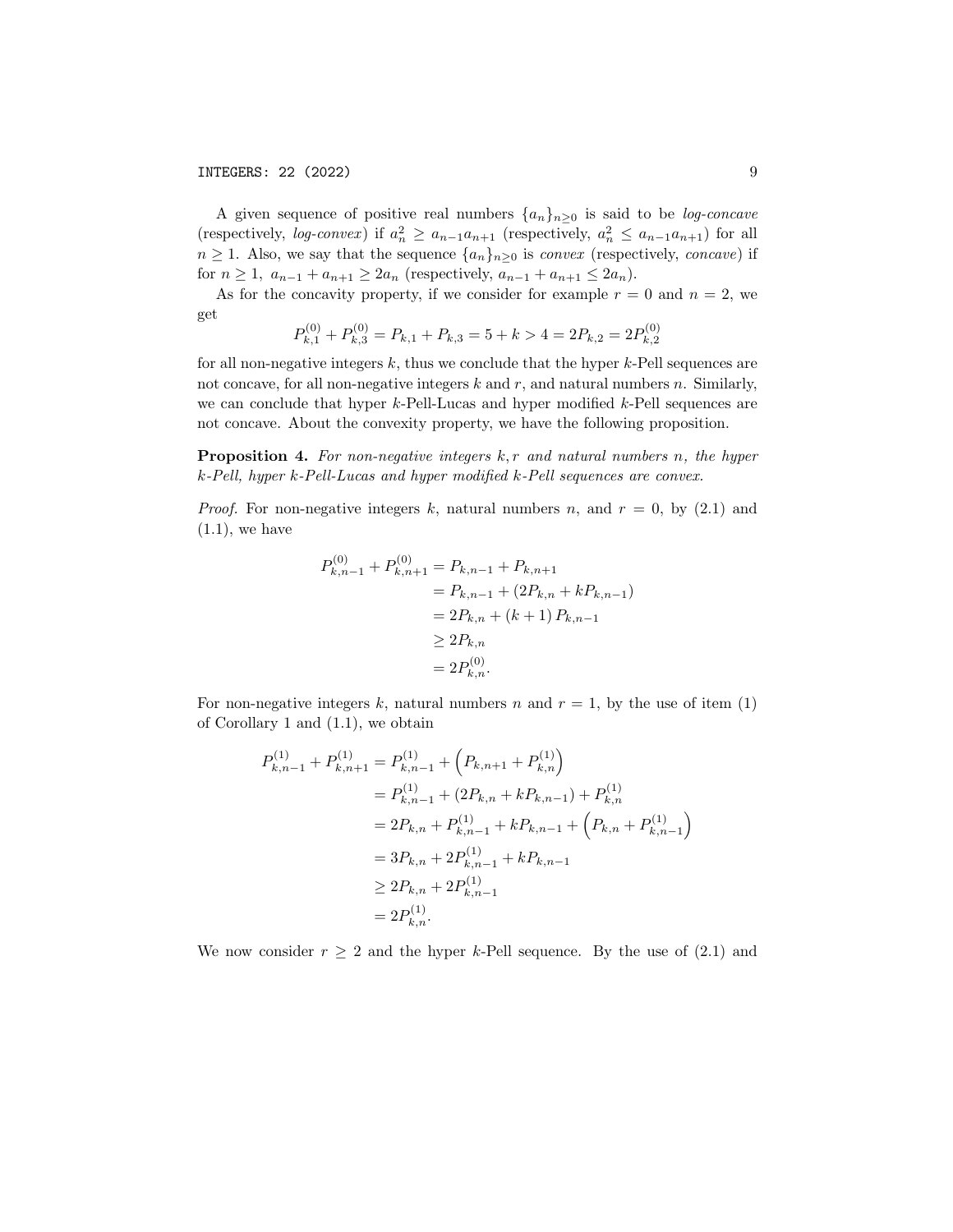Proposition 1 we have

$$
P_{k,n-1}^{(r)} + P_{k,n+1}^{(r)} = \sum_{i=0}^{n-1} P_{k,i}^{(r-1)} + \sum_{i=0}^{n+1} P_{k,i}^{(r-1)}
$$
  
= 
$$
2 \sum_{i=0}^{n-1} P_{k,i}^{(r-1)} + P_{k,n}^{(r-1)} + P_{k,n+1}^{(r-1)}
$$
  
= 
$$
2P_{k,n}^{(r)} - \left( P_{k,n}^{(r-1)} - P_{k,n+1}^{(r-1)} \right)
$$
  
= 
$$
2P_{k,n}^{(r)} - \left( -P_{k,n+1}^{(r-2)} \right)
$$
  
= 
$$
2P_{k,n}^{(r)} + P_{k,n+1}^{(r-2)} \ge 2P_{k,n}^{(r)},
$$

as required. For the other sequences the proofs are similar and for this reason we have chosen not to present them.  $\Box$ 

In the context of log-concavity and log-convexity, we consider the hyper  $k$ -Pell, hyper k-Pell-Lucas and hyper modified k-Pell sequences for the case of  $r = 0$ . First of all, we establish the following lemma which will be necessary in some proofs.

**Lemma 3.** For non-negative integers  $j$  and  $k$ , the following identity

$$
P_{k,j}P_{k,j+2} = \frac{1}{4(k+1)} \left( Q_{k,2j+2} - 2(-k)^j (2+k) \right)
$$

holds.

*Proof.* We use the Binet formulas for the sequences of  $k$ -Pell and  $k$ -Pell-Lucas and also the sum, product and difference between the roots  $r_1$  and  $r_2$  mentioned in Section 1. We have

$$
P_{k,j}P_{k,j+2} = \left(\frac{(r_1)^j - (r_2)^j}{r_1 - r_2}\right) \left(\frac{(r_1)^{j+2} - (r_2)^{j+2}}{r_1 - r_2}\right)
$$
  
= 
$$
\frac{(r_1)^{2j+2} - (r_1)^j (r_2)^{j+2} - (r_1)^{j+2} (r_2)^j + (r_2)^{2j+2}}{(r_1 - r_2)^2}
$$
  
= 
$$
\frac{((r_1)^{2j+2} + (r_2)^{2j+2}) - (r_1r_2)^j ((r_1)^2 + (r_2)^2)}{(r_1 - r_2)^2}
$$
  
= 
$$
\frac{((r_1)^{2j+2} + (r_2)^{2j+2}) - 2(-k)^j (2+k)}{4(k+1)}
$$
  
= 
$$
\frac{1}{4(k+1)} (Q_{k,2j+2} - 2(-k)^j (2+k)),
$$

and this completes the proof.

For the particular case of  $r = 0$  we give the first result.

 $\Box$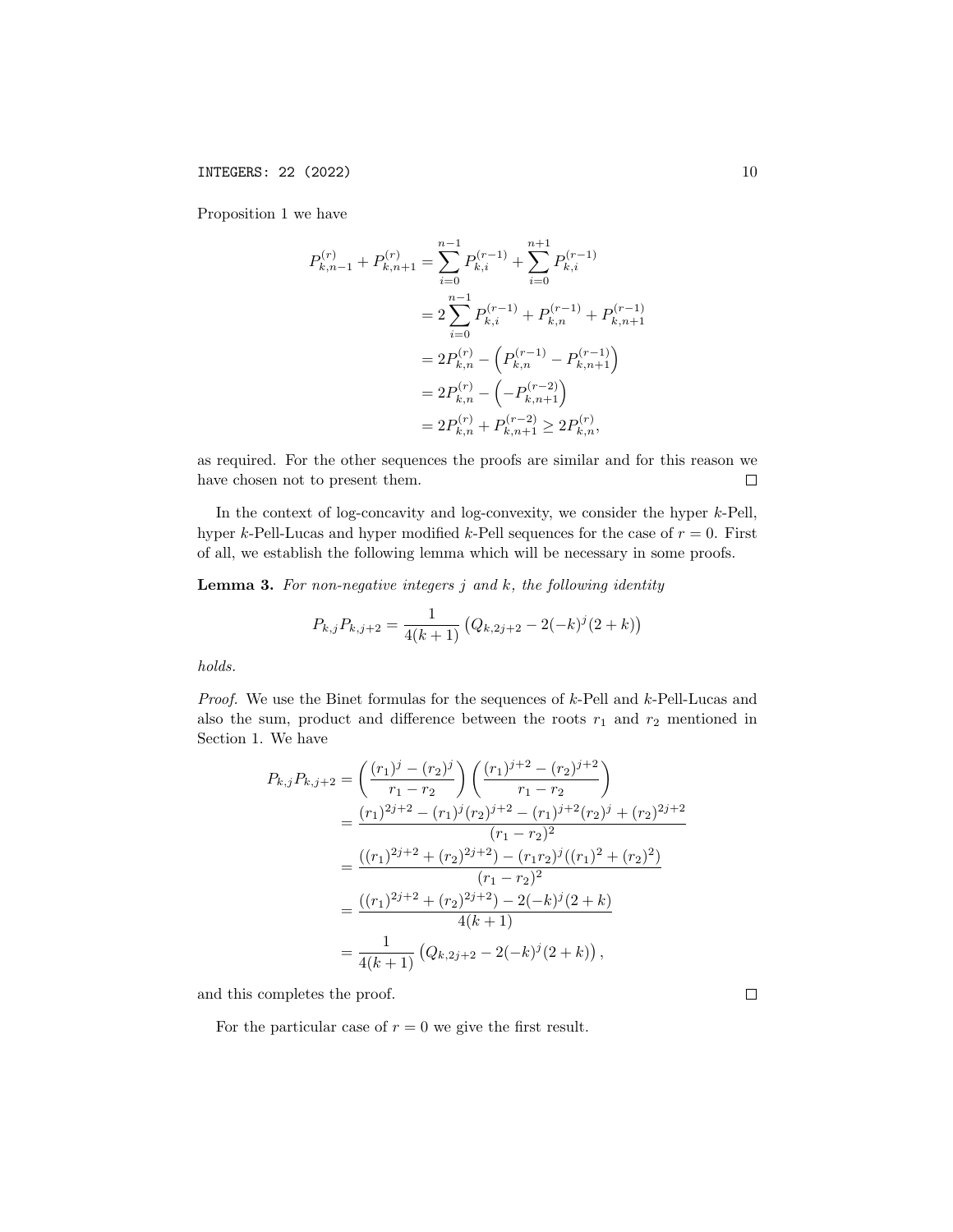**Proposition 5.** For non-negative integers  $k$  and  $r$ , and natural numbers  $n$ , the hyper k-Pell, hyper k-Pell-Lucas and hyper modified k-Pell sequences are log-convex *if*  $n$  *is even and they are log-concave if*  $n$  *is odd.* 

*Proof.* First we prove this for the hyper k-Pell sequence. By  $(2.1)$ , Lemma 3 and item (iv) of Proposition 2.1 in [16] we have

$$
\left(P_{k,n}^{(0)}\right)^{2} - P_{k,n-1}^{(0)} P_{k,n+1}^{(0)}
$$
  
=  $(P_{k,n})^{2} - P_{k,n-1}P_{k,n+1}$   
=  $\frac{1}{4(k+1)} \left( (Q_{k,2n} - 2(-k)^{n}) - \left( Q_{k,2n} - 2(-k)^{n-1} (2+k) \right) \right)$   
=  $(-1)^{n+1} (k)^{n-1},$ 

and the result follows. For the hyper k-Pell-Lucas sequence, using (2.2) and the respective Binet formula we obtain

$$
\left(Q_{k,n}^{(0)}\right)^2 - Q_{k,n-1}^{(0)}Q_{k,n+1}^{(0)} = 4\left(-k\right)^{n-1}\left(k+1\right),\,
$$

and therefore it is easy to prove that for n even,  $(Q_{k,n}^{(0)})^2 - Q_{k,n-1}^{(0)}Q_{k,n+1}^{(0)} \le 0$ , and for n odd we have the reverse inequality, as required. For the proof of this result for the hyper modified  $k$ -Pell sequence, it suffices to recall item  $(1)$  of Proposition 3.  $\Box$ 

Taking into consideration Lemma 1 and Lemma 3, we have

$$
\left(Q_{k,n}^{(1)}\right)^2 - Q_{k,n-1}^{(1)}Q_{k,n+1}^{(1)} = 4\left(\left(P_{k,n+1}\right)^2 - \frac{1}{4\left(k+1\right)}\left(Q_{k,2n+2} - 2\left(-k\right)^n\left(2+k\right)\right)\right)
$$

$$
= 4\left(-k\right)^n.
$$

When  $n = 1$ , the last identity gives

$$
\left(Q_{k,1}^{(1)}\right)^2 - Q_{k,0}^{(1)}Q_{k,2}^{(1)} = -4k \le 0
$$

for all non-negative integers k. However, when  $n = 2$  the respective result is

$$
\left(Q_{k,2}^{(1)}\right)^2 - Q_{k,1}^{(1)}Q_{k,3}^{(1)} = 4k^2 \ge 0
$$

for all non-negative integers k, which shows that the sequence  $\{Q_{k,n}^{(1)}\}_{n\geq 1}$  is not logconcave. Moreover, as  $2Q_{k,n}^{(1)} = q_{k,n}^{(1)}$ , the sequence  $\{q_{k,n}^{(1)}\}_{n\geq 1}$  is also not log-concave. **Corollary 2.** For non-negative integers  $k$  and natural numbers  $n$ , the sequences  $\{\sum_{i=0}^n {n \choose k} P_{k,n}^{(0)}\}_{n\geq 1}$ ,  $\{\sum_{i=0}^n {n \choose k} Q_{k,n}^{(0)}\}_{n\geq 1}$  and  $\{\sum_{i=0}^n {n \choose k} q_{k,n}^{(0)}\}_{n\geq 1}$  are log-convex if n is even and log-concave if n is odd.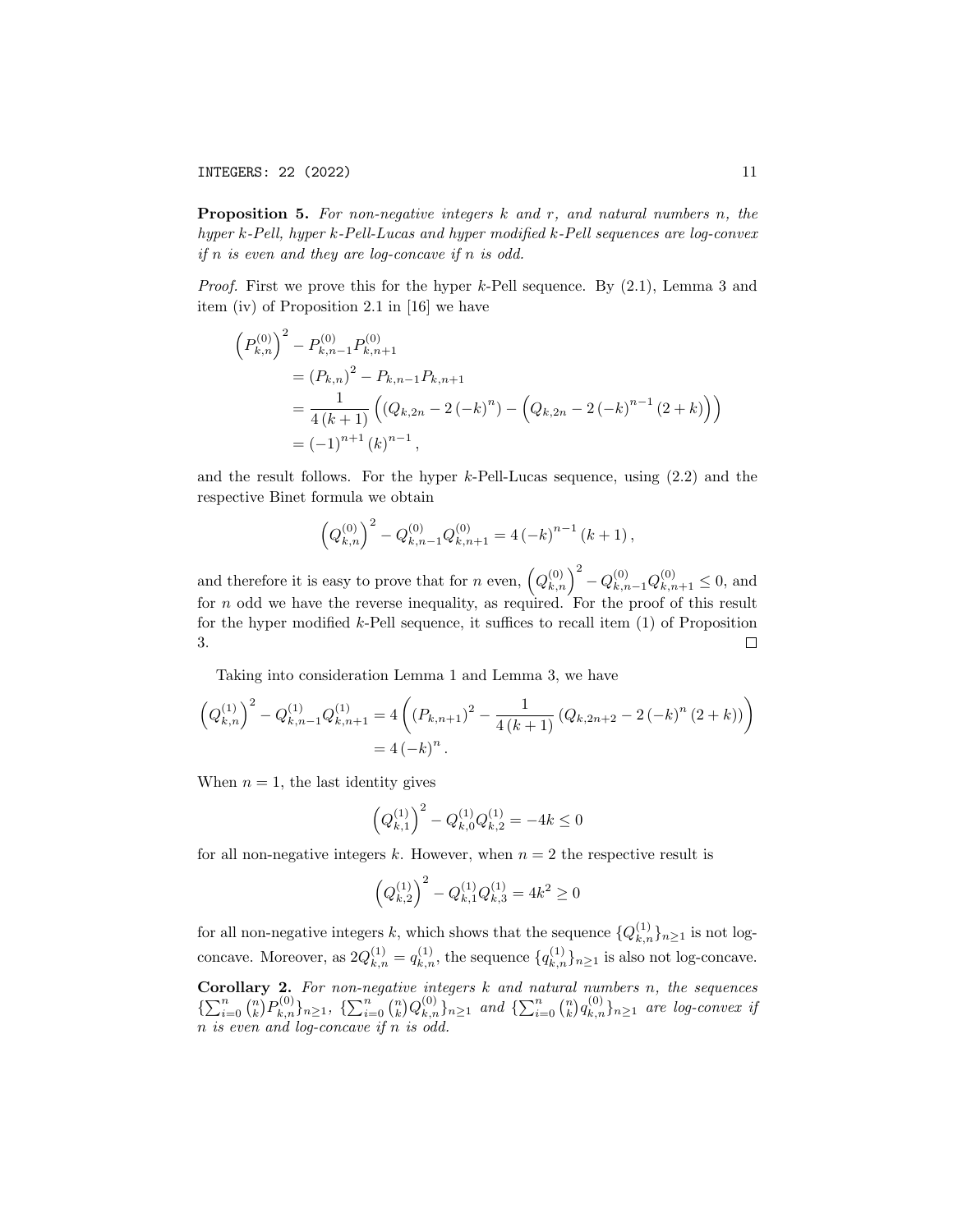*Proof.* When n is even, by [1, Lemma 3.3] and [11] the result follows. Analogously, by  $[1, \text{Lemma } 3.2]$  and  $[17]$  we conclude the result when n is odd.  $\Box$ 

The next result continues the discussion of the log-concavity of hyper k-Pell, hyper k-Pell-Lucas and hyper modified k-Pell sequences.

Proposition 6. For non-negative integers  $k$  and natural numbers n, the sequence  ${P_{k,n}^{(r)}}_{n \geq 1}$  is log-concave for  $r \geq 1$  and n odd.

*Proof.* Taking into account Lemma 2 and the fact that  $n$  is odd, it appears that

$$
\left(P_{k,n}^{(1)}\right)^2 - P_{k,n-1}^{(1)}P_{k,n+1}^{(1)} \ge 0\tag{3.1}
$$

from which it is concluded that for  $r = 1$  the sequence  $\{P_{k,n}^{(r)}\}_{n \geq 1}$  is log-concave for n odd.

By [1, Lemma 3.1] and [17], we derive the result when *n* is odd and  $r \geq 1$ .  $\Box$ 

As a consequence of this result we have the following corollary.

**Corollary 3.** For non-negative integers  $k$  and natural numbers  $n$ , the sequence  $\{\sum_{i=0}^n {n \choose k} P_{k,n}^{(r)}\}_{n\geq 1}$  is log-concave for  $r \geq 1$  and n odd.

Proof. Using Lemma 3.2 of [1], the result follows.

Note that for  $n$  even, the inequality  $(3.1)$  does not hold for some non-negative integers k. For example, if we consider  $n = 2$  in (3.1), we obtain that

$$
\left(P_{k,2}^{(1)}\right)^2 - P_{k,1}^{(1)}P_{k,3}^{(1)} = \frac{1}{k+1}\left(q_{k,2} - k^2\right) = \frac{-1}{k+1}\left(k+1\right)\left(k-2\right) = 2 - k
$$

and then, for  $k \geq 3$  this is negative.

The next two propositions and the corresponding corollaries give us not only the log-concavity property of the hyper  $k$ -Pell-Lucas and hyper modified  $k$ -Pell sequences, but also the log-concavity property of other sequences related to them.

Proposition 7. For non-negative integers  $k$  and natural numbers n, the sequence  ${Q_{k,n}^{(r)}}_{n\geq 1}$  is log-concave for  $r\geq 2$ .

*Proof.* This proof can be done by induction on  $r$  and taking into account Propositions 3 and 6.  $\Box$ 

Corollary 4. For non-negative integers  $k$  and natural numbers  $n$ , the sequence  $\{\sum_{i=0}^n \binom{n}{k} Q_{k,n}^{(r)}\}_{n\geq 1}$  is log-concave for  $r \geq 2$ .

Proof. Using Lemma 3.2 from [1], the result is easy to prove.

 $\Box$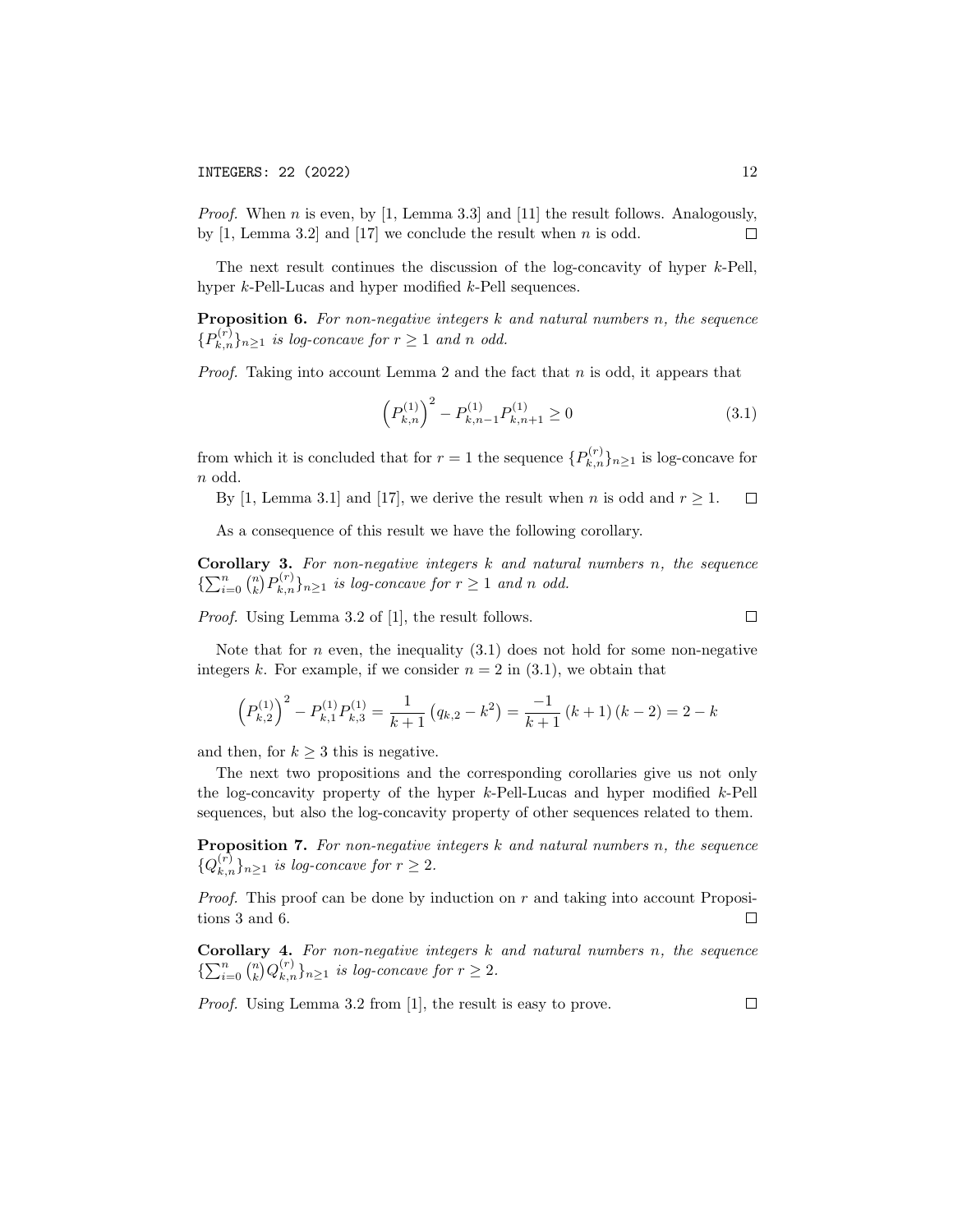**Proposition 8.** For non-negative integers  $k$  and natural numbers  $n$ , the sequence  ${q_{k,n}^{(r)}}_{n\geq 1}$  is log-concave for  $r\geq 2$ .

Proof. This statement is obvious by Propositions 3 and 6.  $\Box$ 

**Corollary 5.** For non-negative integers  $k$  and natural numbers  $n$ , the sequence  $\{\sum_{i=0}^{n} {n \choose k} q_{k,n}^{(r)}\}_{n\geq 1}$  is log-concave for  $r \geq 2$ .

Proof. Using Lemma 3.2 of [1], the result follows.

Taking into consideration Propositions 6, 7 and 8, and Lemma 3.1 of [1], it is easy to prove the following proposition, and hence we omit the proof.

**Proposition 9.** For non-negative integers k, natural numbers n and  $r \geq 2$ , the sequences  $\{\sum_{i=0}^{n} P_{k,n}^{(r)} Q_{k,n}^{(r)}\}_{n\geq 1}$ ,  $\{\sum_{i=0}^{n} P_{k,n}^{(r)} q_{k,n}^{(r)}\}_{n\geq 1}$  and  $\{\sum_{i=0}^{n} Q_{k,n}^{(r)} q_{k,n}^{(r)}\}_{n\geq 1}$  are log-concave.

From Proposition 9 we immediately have the following corollary.

**Corollary 6.** For non-negative integers k, natural numbers n and  $r \geq 2$ , the se- $\mathit{quences}\ \{\sum_{i=0}^n\binom{n}{k}P_{k,n}^{(r)}Q_{k,n}^{(r)}\}_{n\geq 1},\ \{\sum_{i=0}^n\binom{n}{k}P_{k,n}^{(r)}q_{k,n}^{(r)}\}_{n\geq 1}\ \mathit{and}\ \{\sum_{i=0}^n\binom{n}{k}Q_{k,n}^{(r)}q_{k,n}^{(r)}\}_{n\geq 1}$ are log-concave.

Proof. Using [17] and [1, Lemma 3.3] the result follows.

Acknowledgement The research of the first author was partially financed by Portuguese Funds through FCT (Fundação para a Ciência e a Tecnologia) within the Projects UIDB/00013/2020 and UIDP/00013/2020.

#### References

- [1] M. Ahmia, H. Belbachir and A. Belkhir, The log-concavity and log-convexity properties associated to hyperpell and hyperpell-Lucas sequences, Ann. Math. Inform. 43 (2014), 3–12.
- [2] N. Asai, I. Kubo and H. Kuo, Bell numbers, log-concavity, and log-convexity, Acta Appl. Math. 63 (2000), 79–87.
- [3] M. Bahşi and S. Solak, A symmetric algorithm for golden ratio in hyper-Horadam numbers, Chinese J. Math.(2016) Article ID 4361582, 1–4.
- [4] M. Bahşi, I. Mezö and S. Solak, A symmetric algorithm for hyper-Fibonacci and hyper-Lucas numbers, Ann. Math. Inform. 43 (2014), 19–27.
- [5] N. -N. Cao and F. -Z. Zhao, Some properties of hyperfibonacci and hyperlucas numbers, J. Integer Seq. **13** (2010), Article 10.8.8.

 $\Box$ 

 $\Box$